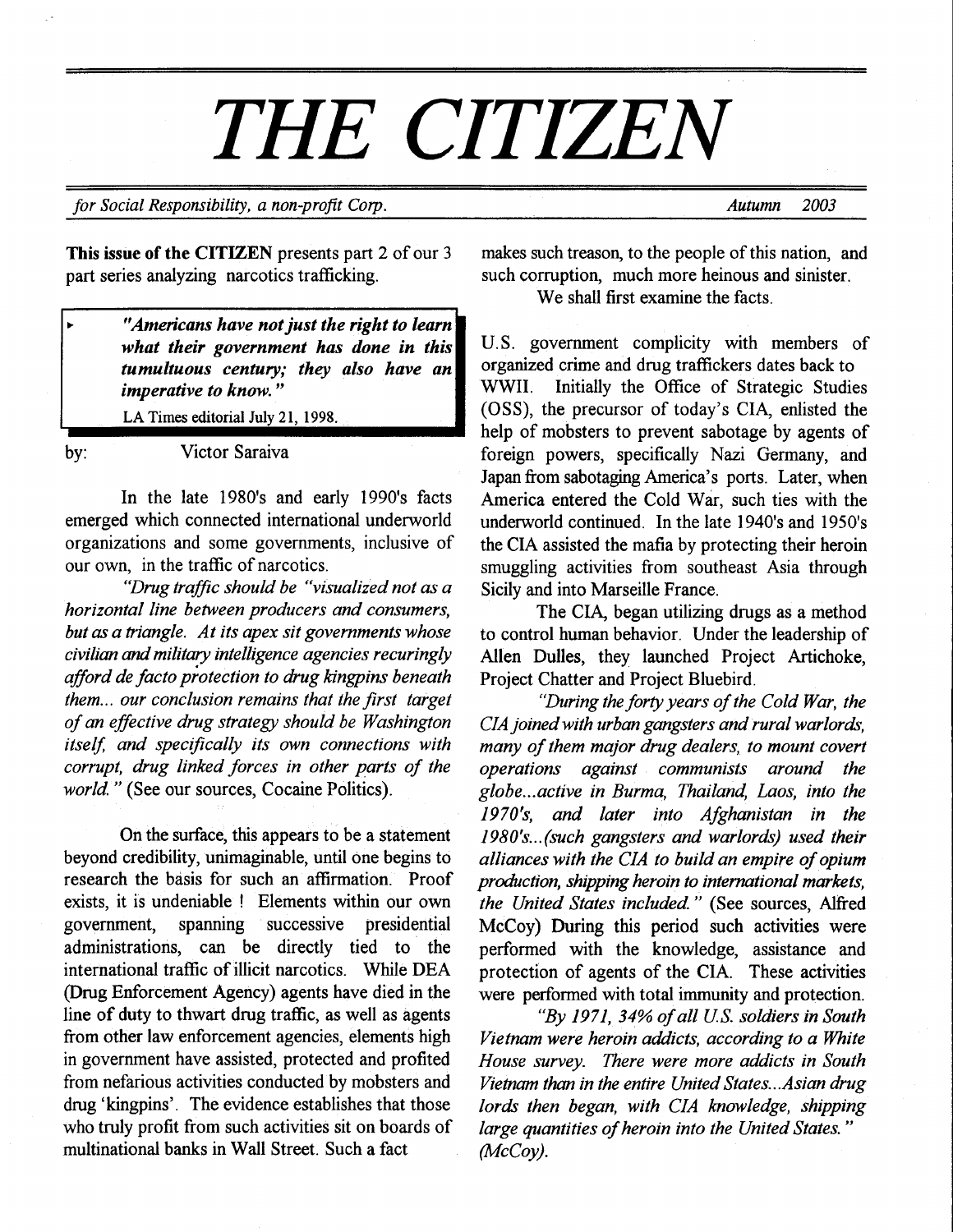Alfred McCoy investigated the CIA's involvement with Asian drug traffickers which to a large extent were controlled by Army officers of Asian nations. When he published his findings (The Politics of Heroin) the CIA launched a campaign of<br>intimidation and disinformation which was and disinformation which was successful in derailing a House Foreign Relations Committee inquiry from taking shape. Even though Asian drug traffrc accounted for 30Yo of the supply of U.S. heroin usage, most Americans did not accept the alliance between such foreign traffickers and the CIA, an agency of the United States government. No one could accept the agency's complicity in such illicit traffrc, that was essentially poisoning the urban poor in the cities of America, leading to an upward spiral in crime and social chaos in society. What could motivate, or explain the CIA's complicity in narcotics trafficking into the very nation that it was empowered to protect ?

By the 1980's the CIA was heavily entrenched in Afghanistan and in Central America. Attempting to vanquish Soviet control in Afghanistan and defeat leftist movements in Nicaragua, El Salvador and Guatemala, it financed its operations with U.S. funds

"Throughout the Cold War, the CIA used gangsters andwar lords, many of them drug dealers, to fight communism. As the Cold War ends, our list of CIA'r assets who use their alliance with the Agency to deal drugs grows ever longer. It includes Marseilles Corsicans, Lao generals, Thai police, Nationalist Chinese irregulars, Afghan Pakistani intelligence, Haitian colonels, Mexican police units, Guatemalan military... During the forty years of the Cold War, government intelligence services-our own CIA included-forged covert action alliances with some of Asia's key opium trafickers, inadvertently contributing to an initial expansion of opium production" (McCoy).

Before terrorism became a national issue of first importance on  $9/11/01$ , more than a decade before the terror of 9/ll, the United States Senate convened asubcommittee on terrorism and narcotics, headed by Sen. John Kerry (D-Mass.). Kerry's committee published a report which for the first time

affirmed, beyond doubt, that agencies of the U.S. govemment indeed had been involved and assisted drug traffickers in the illicit traffic of narcotics. Primarily concerned with U.S. involvement with the Contras, Kerry's investigations established beyond doubt the CIA's involvement in drug traffic.

A year later, in August 1987, the CIA's Central American Task Force Chief became the first U.S. official to revise that assessment to suggest instead that the links between Contras on the Southern Front in Costa Rica to narcotics trafficking was in fact far broader than that acknowledged by the State Department in 1986. Appearing before the Iran-Contra Committees' the CIA Central American Task Force chief testified: "With respect to (drug trafficking by) the Resistance Forces ... it is not a couple of people. It is a lot of people. "( Iran-Contra testimony of Central American Task Force Chief, August 5, 1987, 100-11, pp. 182-183).

The nation got glimpses into the Kerry hearings, as Oliver North stood before the committee in full uniform, medals and all, as he raised his right hand swearing to "tell the truth". As the weeks went by, the committee heard testimony that again and again denied any wrongdoing, any involvement by the military or U.S. intelligence in any traffic of narcotics. The military and the CIA denied The military and the CIA denied everything.

At the height of the Iran-Contra investigations at least three Congressional committees sought to identify the extent and complicity by agencies of the U.S. government that<br>had been involved. The House Indiciary been involved. The House Judiciary subcommittee on crime, chaired by Rep. William Hughes (D-NJ), subpoenaed three assistant. U.S. attorneys from Miami to testify about how Miami U.S. Attorney Leon Kellner may have sanitized his contra arms and drugs investigation, eliminating any evidence of a White House connection. By the time the Iran-Contra investigations were completed many of the initial suspicions had been corroborated.

"As the Committee proceeded with its investigation, significant information began surfacing concerning the operations of international narcotics trafickers, particularly relating to the Colombian-based cocaine cartels. As a result, the decision was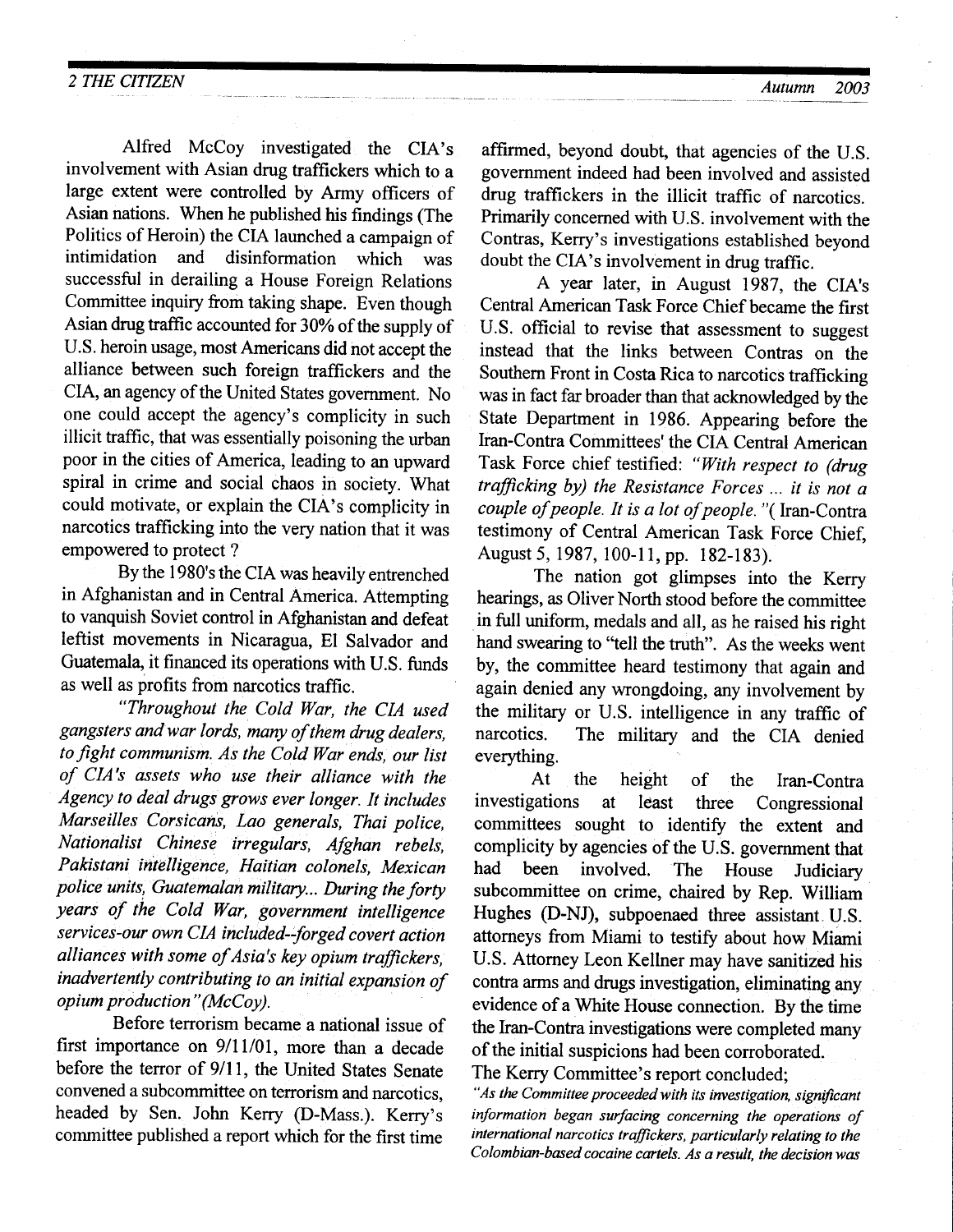made to incorporate the Contra-related allegations into a broader investigation concerning the relationship between foreign policy, narcotics trafficking and law enforcement.

While the contra/drug question was not the primary focus of the iwestigation, the Subcommittee uncovered considerable evidence relating to the Contra network which substantiated many of the initial allegations laid out before the Committee in the Spring of 1986. On the basis of this evidence, it is clear that individuals who provided support for the Contras were involved in drug trafficking, the supply network of the Contras was used by drug trafficking organizations, and elements of the Contras themselves knowingly received financial and material assistance from drug traffickers. In each case, one or another agency of the U.S. government had information regarding the involvement either while it was occurring, or immediately thereafter."

# America's Drug Waran Hypocritical Undertaking!

By mid August 1996, a decade after the Iran-Contra affair had been investigated, televised, and largely 'put to rest', the San Jose Mercury News ran a series of articles authored by investigative journalist Gary Webb. In his first article he stated;<br>"FOR THE BETTER PART of a decade, a

San Francisco Eay Area drug ring sold tons of cocaine to... street gangs of Los Angeles and funneled millions in drug profits to a Latin American guerrilla army run by the U.S. Central Intelligence Agency, a Mercury News investigation has found. This drug network opened the first pipeline between Colombia's cocaine cartels and the black neighborhoods of Los Angeles, a city now known as the "crack" capital of the world. The cocaine that flooded in helped spark a crack explosion in urban America ... and provided the cash and connections needed for  $L.A.$ 's gangs to buy automatic weapons. It is one of the most bizarre alliances in modern history: the union of a U.S.-backed army attempting to overthrow a revolutionary socialist government and the Uzi-toting "gangstas" of Compton and South-Central Los Angeles. "

Webb went on to detail CIA involvement, and the FBI's role as one covering up any tracks left behind. He named names and quoted sources; "The Justice Department flipped out to prevent us from getting access to people, records  $-$  finding

anything out about it," recalled Jack Blum, former chief counsel to the Senate subcommittee that investigated allegations of Contra cocaine trafficking into San Francisco. "It was one of the most frustrating exercises that I can ever recall." (SJMN 8/18/96).

Webb traced heroin flow into San Francisco, and characterized it as a 'protected' racket. Juan Meneses Cantarero, was at this time San Francisco's main drug kingpin, supplying the streets with heroin, and cocaine and yet he was 'untouchable' thanks to the FBI.

Webb's series detailed how the crack epidemic was 'born' in the U.S.— starting in the San Francisco bay area. It detailed the main players, such as Carlos Cabezas, head of the Bank of America's foreign division in Nicaragua, and Oscar Blandon Reyes, a CIA operative, as the men behind the scenes running the drugs into Southern California.

During this time an investigation headed by Sandra Smith of the DEA was halted, and she was transferred. "When she quit in 1984. Smith asked her fellow DEA agents if they wanted the intelligence files she'd collected on Meneses in case 'anyone might be interested in picking up where  $I$  left off,' she recalled. 'No one was. So  $I$  had a lot of notes that I had made that, just for lack of doing anything else (with them), I just shredded. No one was interested."  $(SJMN)$ 8/19/96).

Webb's reporting didn't end there, he went on to identify another source, in pseudonym, Davis Morrison, a GOP activist and California fundraiser who went to the DEA and FBI, with a tale of cocaine trafficking and gun running involving Adolfo Calero, head of the FDN- the Contras. His statements made to the FBI were classified until Gary Webb was able to obtain the information. "Much of what Morrison told the agents about the inner workings of the FDN and its ties to the U.S. gwernment was corroborated by the Congressional committees that investigated the Iran-Contra scandal. But his information about the FDN's drug operation seemed to fall on deaf ears, he said." (SJMN 8/20/96).

"Morrison told FBI agents that "Norwin Meneses would have been arrested in a major drug case in 1983 or 1984 except that he had been warned by a corrupt (information deleted) officer." "Morrison said he never heard back from the FBI and didn't know why. He also complained to Iran-Contra Special Prosecutor Lawrence Walsh's office and was told that Walsh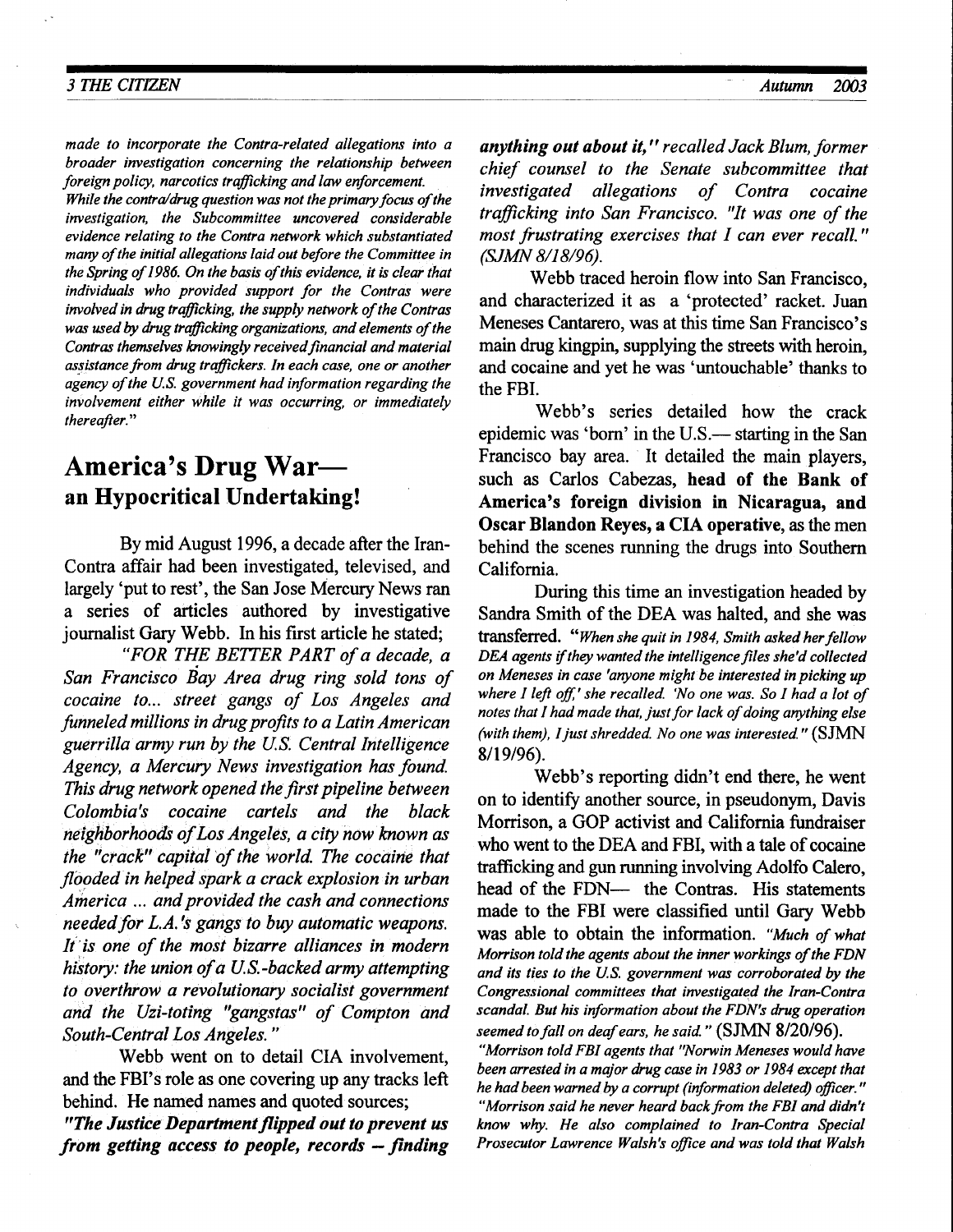# A THE CITIZEN Autumn 2003

had no jurisdiction to look into allegations of Contra cocaine trafficking. 'I thought this bastard (Meneses) should have been arrested. I assumed there would be an outstanding warrant on this guy. There was nothing,' Morrison said. 'They had no interest whatsoever.' Stunned and disheartened, he left California and went into virtual seclusion in New England, where he lives today, writing about economic trends. 'I had worked on national campaigns. I had grown up in a family that knew politicians. And I thought I was part of the establishment," Morrison said with a sad laugh. "And all of a sudden I was a leper." (SJMN 8/20/96).

' Several investigations into U.S. government knowledge of, and possible involvement with, the Nicaraguan drug ring have run their course. Both the CIA and the Justice Department have denied<br>government involvement. After Gary Webb's government involvement. articles hit the stands, no other newspapers or TV media reported these facts. Later the San Jose Mercury News would publicly retract the articles and Gary Webb resigned his position as investigative journalist for the Mercury News. One year later he posted his work on the web and had this to say:

"The only "shortcoming" in our Dark Alliance series is that it didn't go far enough...We have evidence that at least one top CIA oflicial in Washington was aware of the drug ring's activities in El Salvador. We also know that these traffickers were more deeply involved with the U.S. intelligence community than we reported last year..."

By October 1998, the CIA declassified parts of its own internal investigation into the lran-Contra affair and provided tangible proof that the agency had been well aware of the agency's sponsorship of drug traffic activity, even when it had publicly denied such knowledge to Congress during Congressional hearings in the 1980's. Additional proof was made available in.Iune 2000 by CLA and Justice Department files which were de-classified (HITZ REPORT) as reported by Peter Dale Scott of the San Francisco Chronicle. The report sheds light and goes much deeper in detailing the Gary Webb reportage. The report solidifies the fact that U.S. government agencies have in fact provided protection "...to major Drug Enforcement Agency targets considered to be among the top smugglers of cocaine into this country. Perhaps the most egregious example is that of the Honduran trafficker Juan Ramon Matta Ballesteros. Matta had been identified by the DEA in 1985 as the most important member of a consortium moving a maior share (perhaps a third, perhaps more than half) of all the cocaine from Colombia to the United States. The DEA also knew that Matta was behind the kidnapping of a DEA agent in Mexico, Enrique Camarena, who was subsequently tortured and murdered." (S.F. Chronicle 6/19/2000).

The Gary Webb disclosures were also independently confirmed by a former DEA agent Celerino Castillo III. Castillo documented drug trafficking out of Ilo Pango, El Salvador, a U.S. air base. He said he logged the amounts of cocaine, the identification numbers of the airplanes, informant numbers, and even the names of the pilots who were involved in the shipments. Castillo said he sent those reports to the DEA headquarters in Washinglon but no action was taken.

## BUSH INVOLVEMENT

Public record documents also establish that General Manuel Noriega of Panama, was on the CIA payroll in the early to mid 1970's, as well as the 1980's. An important point mostly ignored in the mainstream press, however, is the Congressional testimony by George Bush's own NSC advisor, Donald Gregg, that George Bush (then Pres. Gerald Ford's CIA Director) met with Noriega and other Panamanian officials sometime in 1976. This meeting with Noriega took place well after Noriega had been implicated by the intelligence community as a drug trafficker in the DEA's, June 1975, DeFeo report.

It is interesting to note that when George H. W. Bush was the Drug Czar and thus responsible for knowing about Noriega's activities yet he did nothing. Further still, during his tenure as Vice President under Pres. Ronald Reagan, he continued to support Noriega. In NSC (National Security Council) memos discovered during the-Iran-Conta investigation, ithas been revealed that George H.W. Bush's NSC advisor Donald Gregg was aware early on of Contra involvement in the drug trade.

Noriega's ultimate downfall during the first Bush presidency, had little to do with drugs, and more so with his escalating open defiance to George H.W. Bush's many demands. Noriega had this to say; "Why, after being the man the United States could count on, did I become the enemy ? Because I said no. No to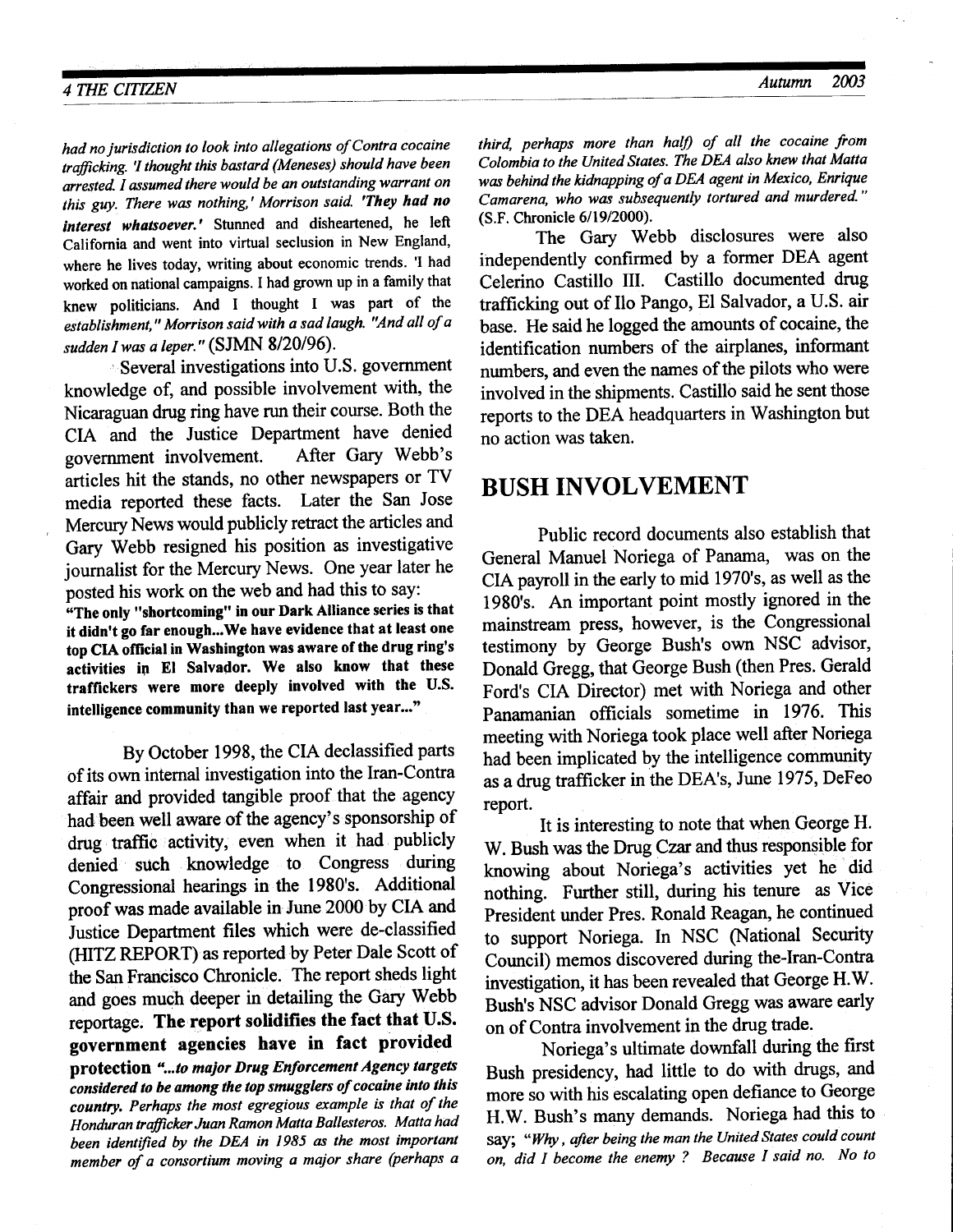#### 5 THE CITIZEN Autumn 2003

allowing the United States to run a school for dictators any longer in Panamanian territory. No to the request that Panama be used as a staging base for the Salvadoran death squads and the Nicaraguan Contras. Lots of No's... Three times

they tried to force me into an agreement in which  $I$  could get every personal assurance, money, protection and safe passage...The underlings always made sure to tell me they were asking for my help 'in the name of President Reagan' or 'in the name of President Bush'..." (The Memoirs of Manuel Noriega) Drug trafficking was never an issue, until Noriega's defiance forced the excuse for his downfall- as a drug trafficker.

And the pattern continues: During the first two years of the elder Bush's presidency, William Bennett, Bush's first Drug Czar, was criticized by members of Congress for his apparent indifference to Federal judicial and legal loopholes which permitted U.S. companies to export unusual volumes of cocaine processing chemicals to Latin American counties harboring cocaine production laboratories. Mr. Bennett had been an outspoken proponent of escalating the war on drugs, and yet on this important front of anti-drug policy, Mr. Bennett was apparently negligent. (See Rolling Stone, "Between the Lines", October - November 1990).

### THE AFGHANISTAN CONNECTION

Is it possible that U.S. motivation for the invasion of Afghanistan may include additional reasons, than simply the search for Osama Bin Laden ? Are they still searching ?

According to the Afghanistan Poppy Survey ' codducted by the UN Office for Drug Control and ' Crime Prevention (LINODCCP) in 2002, Afghanistan was classified as the largest source of illicit opium and heroin in the world. UNODCCP stated that the overall turnover from the opiate trade in Afghanistan was around US \$25 billion annually. ln 2002, it said the area under poppy cultivation had ranged between 69,000 hectares and 79,000 hectares. GRIN news.org 8/5/03).

Journalist Andrew Stelzer (NarcoNews Network), interviewed Dr. Zaher Wahab who was born and raised in Kabul, Afghanistan. Dr. Wahab has spent the last 30 years as a professor at Lewis & Clark University in Portland, Oregon, USA. He is a

three-time Fulbright scholar. Dr. Wahab made the following observations; "In the last year of the Taliban, they had actually eliminated drug cultivation almost to zero, but right now, the country is back as the number one producer of heroin in the world, and its all over, especially in the Southeast part of the country... So there are a couple of drug related issues, one is, and this is the minister of finance speaking in a conference in Brussels, saying unless something is done very quickly and effectively, Afghanistan could become a narco state, something like Columbia. So that's one issue, that potentially it could destabilize the country. I heard rumors actually, that planes were landing and taking of in the middle of the night, carrying drugs. For example, they go north to Russia, and then Europe, and then to all parts of the world."

Could it be, that the Bush administation does not know ? Maybe it just does not care about the War on Drugs anymore ? One could say that the U.S. alliance with Afghanistan war lords and gangsters, who go on 'search' missions during the day for that famous phantom known as Bin Laden, have good reason to continue to be armed and supplied by U.S. forces because at night they run the traffic in narcotics, mirroring events of Central America when the Contras were active in the 1980's. While American soldiers risk their lives and some die, narcotics traffrcking goes on, under the noses of the U.S. military and Intelligence networks, who protect and by silent collusion, thereby aid criminal organizations in the trafficking of narcotics.

Thus it is hard to escape the conclusion that the poison that kills the youth of the world is being made possible by American tax dollarshard at work around the world !

#### The CITIZEN

will continue this series with part 3, in our next issue. In it we will examine the MEXICAN CONNECTION. And the world of Banking that launders the money of drug traffickers. We will look at events which have involved large American Banks in sordid transactions.